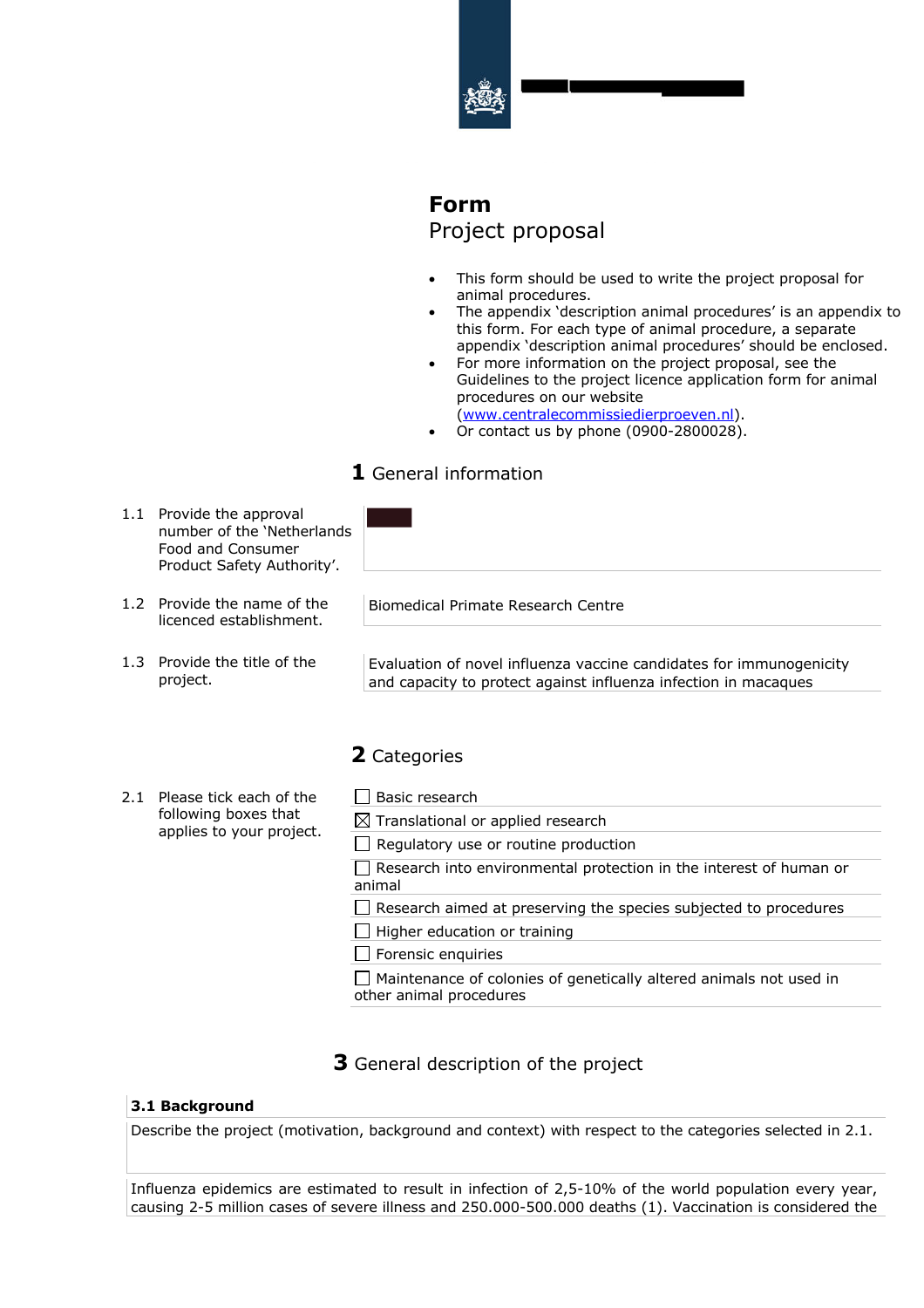most effective measure against the influenza disease and, as such, it is recommended by the European Council (2) and implemented in all EU/European Economic Area member states. The main problems of the current influenza vaccines are; a) they are not very effective in the elderly, b) they only protect against highly homologous strains, while circulating influenza virus strains constantly evolve as a result of antigenic drift, c) they do not protect against new pandemic strains that emerge as a result of recombination between different viral strains found in animal reservoirs, d) they do not protect against highly pathogenic avian influenza virus (3-5). These problems are amplified by the cumbersome current production methods, which involves growing the virus on eggs to prepare inactivated- or live attenuated- influenza vaccines. The 6 months required for vaccine manufacture means that the vaccines have to be based on predictions about which virus strains will circulate during the next influenza season. A mismatch between the vaccine and the actually circulating influenza strain(s) however, results in lower vaccine effectiveness as shown for the 2014-15 influenza season with regard to the H3N2 strain (6). New vaccine strategies that can provide broader protection and cover a range of seasonal influenza strains as well as pandemic and avian influenza virus strains are urgently needed (7). These so called "universal" influenza vaccines are directed at either a) inducing broadly neutralizing antibodies by targeting the relatively conserved stem region of the haemagglutinin (HA) subunit, which is responsible for virus entry into the target cell, b) induction of antibodies to the neuraminidase (NA) surface glycoprotein (8), c) inducing protective T-cell responses that are usually directed against more conserved proteins of the virus and therefore provide broad recognition (9-12). Retrospective epidemiological studies as well as studies in experimentally infected volunteers indicate that in the absence of antibodies, cellular immune responses can have a protective effect (9, 13, 14). Their role in cross-protection was demonstrated in a H1N1 infection study in non-human primates (NHP) (12). More recently the appreciation of the importance of non-neutralizing anti-influenza antibodies in conferring broad protection against variant strains, especially in the case of avian influenza viruses, has prompted research into their mechanism of action (via antibody dependent cellular cytotoxicity (ADCC), antibody dependent phagocytosis (ADP) (15) or complement activation (16-18) and vaccine strategies to induce these antibodies. New methods for faster vaccine production, the induction of T-cell responses and improvement of vaccine responses in the elderly have involved application of DNA, virus like particles (VLP), recombinant viral vectors and strategies to target vaccines to the appropriate antigen presenting cells (5, 19-23) and more recently the advent of mRNA-vaccines which facilitate fast responses as exemplified by COVID-19 vaccines from Pfizer and Moderna (24). Evaluation of the immunogenicity of these vaccines requires additional methods, besides the standard antibody ELISA, micro-neutralization and haemagglutination inhibition assays. Especially, proper assessment of adaptive cellular immune responses and function of the innate immune system in relation to non-neutralizing antibody effector function and induction of immune responses by these new vaccine modalities is needed (7).

Despite progress in the development of universal influenza vaccines, only few universal influenza vaccine candidates have progressed to clinical trials (25-27). In order to improve progress in the field of (universal) influenza vaccines, the National Institute of Allergy and Infectious Diseases (NIAID) has prepared a strategic plan outlining areas in our knowledge about influenza infection and immunity that require further investigation (7). Animal models have played an important role in preclinical evaluation of candidate influenza vaccines (28-30) and are still required during clinical development (7). While a number of species have been used, the most commonly used models to assess immunogenicity and efficacy against influenza virus infection are the mouse, ferret and NHP models. There are important differences between these species in immune function and susceptibility to influenza virus infection. Mice are not naturally susceptible to influenza and usually lethal infection models are used, that are based on extremely adapted human viruses. Ferrets are naturally susceptible to most human influenza viruses and recapitulate the natural course of infection. However, infection is often restricted to the upper airways and this model has the disadvantage that limited immunological tools are available, especially to study innate and cellular adaptive immune responses, which are especially important in the evaluation of "universal" vaccine strategies (31). NHP play an important role in influenza virus research and have been used to study pathogenesis as well as efficacy of preventive and therapeutic intervention strategies (32). Of the different animal models used in influenza virus research, NHP have a unique close homology to humans in most components of their immune system (33-35). For instance, similar T and B-cell subsets have been described in NHP (36). Moreover, the immunoglobulin gene germline repertoire is highly conserved between macaques and humans, which is important when induction of broadly neutralizing antibodies by new "universal" influenza vaccine strategies is studied (37, 38). In addition, structure and function of Fc receptors, which are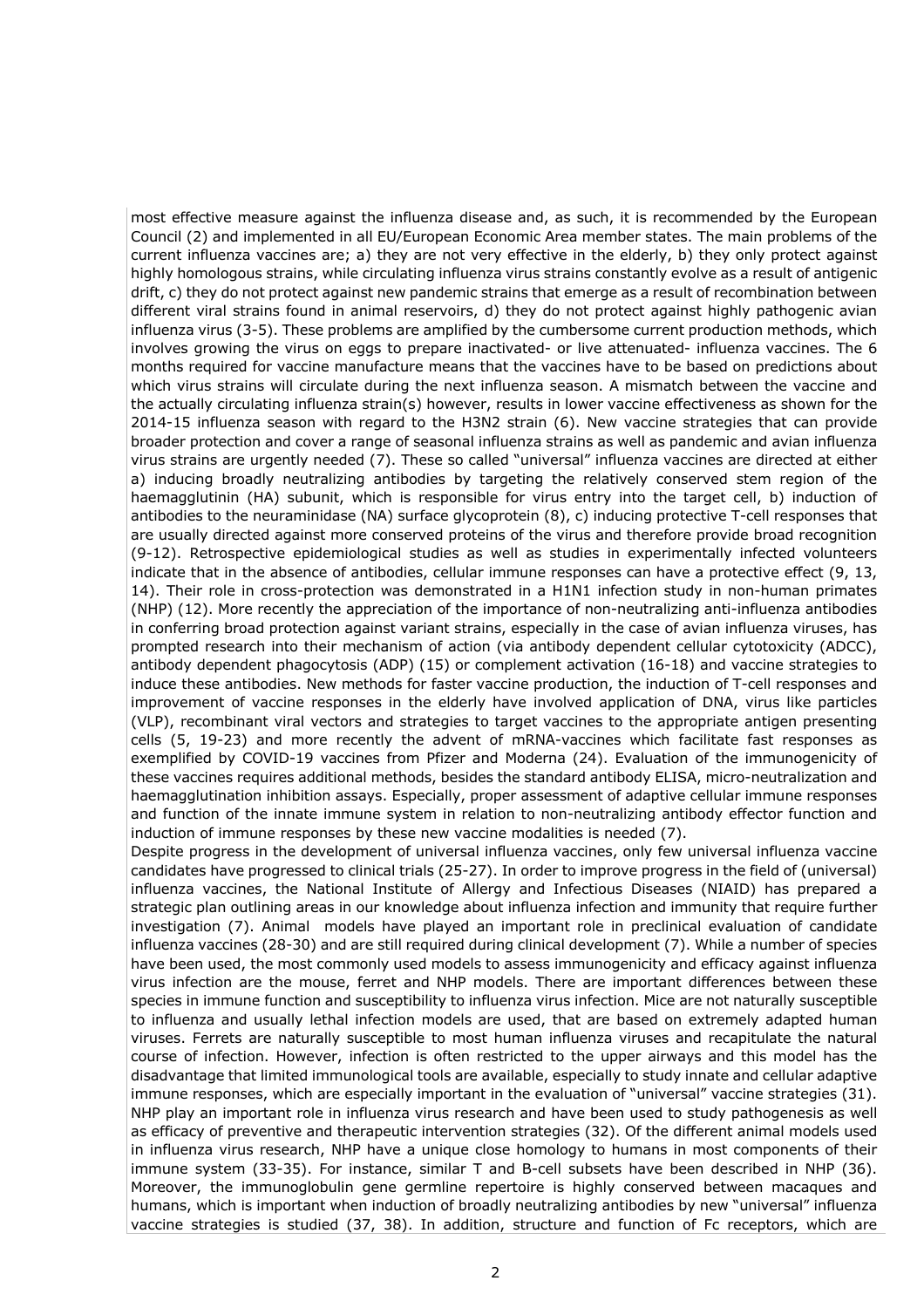essential for the function of non-neutralizing antibodies, show many homologies between macaques and humans (39). Only very limited information is available on Fc receptors in ferrets and only reagents to detect the IgA receptor are available (31). Finally in NHP the innate immune system, including molecular pathways and antigen presenting cell subsets, are much more homologous to humans than what is seen in mice (34). NHP not only most closely reflect the human physiology, but also resemble humans in their clinical symptoms, limited pathology, pattern of viral replication, fever and cytokine and chemokine responses following influenza virus infection (40).

In conclusion, the strong immunological and physiological resemblances to humans make NHP a unique model in pre-clinical safety, immunogenicity and efficacy evaluation, particularly in relation to the new influenza virus vaccine delivery platforms being developed and for the evaluation of the important broadly neutralizing antibody, non-neutralizing antibody and cellular broadly protective immune responses. Evaluation in NHP is essential before the new "universal" influenza candidates can be evaluated in humans. Moreover, although challenge studies have been performed in humans (41), these are limited to the milder influenza strains and hampered by pre-existing immunity caused by previous exposures to influenza virus (42) limiting the value of the vaccine efficacy data that can be obtained.

**E2016704** experiments were performed to refine the influenza virus infection model in macaques by evaluating aerosol delivery for infection with pandemic H1N1 (pH1N1) (43) influenza virus and highly pathogenic avian H5N1 influenza virus (doi.org/10.3390/v13020235). Experimental infection in NHP is typically performed by either intra-tracheal, or a combination of intratracheal, intra-nasal and intra-ocular virus inoculation. However, influenza virus infection in humans is assumed to be mainly caused by exposure to aerosols or droplets that enter the airways either via respiration, inhalation or via contact with contaminated surfaces (42). Our studies showed that aerosol delivery resulted in infection of the upper as well as lower respiratory tract for both pH1N1 and H5N1 influenza virus. However, infection with pH1N1 after aerosolized exposure resulted in lower levels of immune activation and inflammation than infection via combined intra-bronchial, intra-nasal and oral delivery. For H5N1 infection via aerosol exposure led to less severe disease than combined-route exposure. Hence, the route of exposure has clear consequence for disease pathogenesis. This allows for a fine tuning of the applied infection model in relation to the research question. When vaccine mediated protection against infection is studied then aerosol exposure would be the best option as it mimics best the situation in humans and allows adequate detection of reduction in virus replication. However, if protection against infection is difficult to achieve then the second objective should be protection against disease and in this case a combined-route exposure model should preferably be used. In conclusion aerosol delivery is now a well established infection model. However, it will still be needed to set up infection models for new influenza viruses that have not been used in NHP before. Under project licence AVD

The current project licence AVD 2016704 runs until 31-05-2022. However, the institute has recently been granted a project in which a novel mucosal influenza vaccine strategy will be evaluated, consisting of a systemic immunization with DNA followed by an oropharyngeal spray immunization with an adenovirus expressing the vaccine antigens. The hypothesis is that with this method strong local immune responses will be induced in the lungs. This prime/boost strategy involves in total a 83 week study period, which falls beyond the end date of the current project licence.

## **3.2 Purpose**

3.2.1 Describe the project's immediate and ultimate goals. Describe to which extent achieving the project's immediate goal will contribute to achieving the ultimate goal.

#### • If applicable, describe all subobjectives

The goal of this project is to evaluate novel influenza virus vaccine candidates for occurrence of adverse effects, immunogenicity and capacity to protect against influenza virus infection in macaques. Both the capacity of new vaccine candidates to elicit a broad immune response, that not only protects against a homologous virus that is similar to the vaccine but also against heterologous viruses, as well as the immunogenicity of new influenza vaccine delivery platforms will be evaluated under this project application. The ultimate goal is to develop an influenza vaccine that can induce an immune response that is sufficiently broad to provide protection against seasonal influenza virus variants over a 5 year period (to obviate the need to vaccinate every year), is effective in elderly and can provide a degree of heterogeneous protection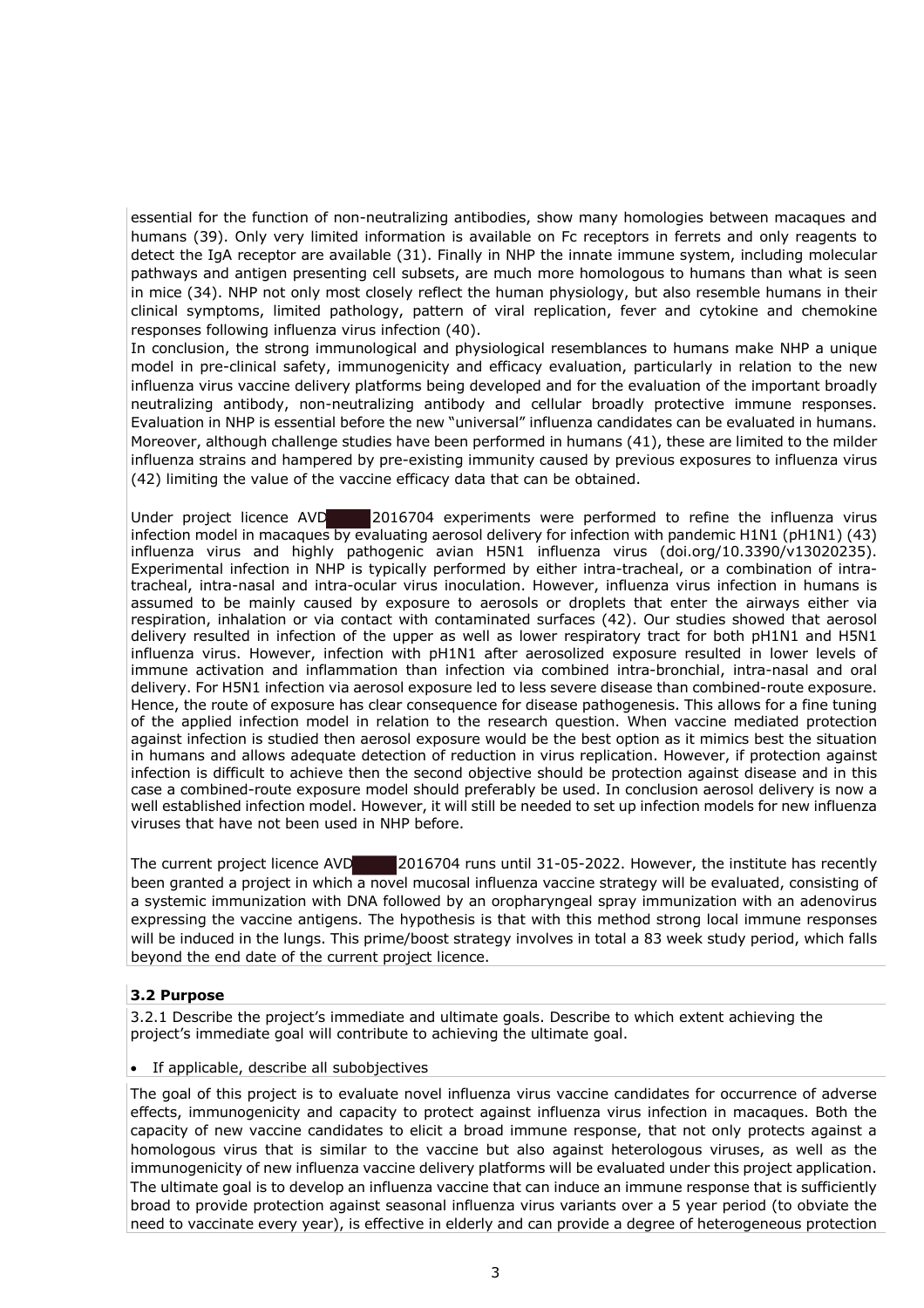that would lead to reduced morbidity and mortality caused by pandemic as well as highly pathogenic avian influenza viruses.

The main goal can be divided in 2 sub-goals:

1. Vaccine evaluation. Immunogenicity and efficacy to protect against infection will be evaluated using an appropriate influenza virus challenge strain in relation to the type of vaccine being used.

2. Set-up infection model for influenza viruses that have not yet been used in NHP at our institute and that are needed for vaccine evaluation.

3.2.2 Provide a justification for the project's feasibility.

At our institute we have been performing vaccine evaluation studies in NHP for over 20 years. Most vaccine candidates were directed against human immunodeficiency virus, hepatitis B virus, hepatitis C virus, and tuberculosis. Since 2012 we have been working on influenza virus infection in macaques and the evaluation of vaccines against influenza (43-48). We have the appropriate facilities and experience to work with pathogenic viruses, including influenza virus, at DM-3 and ML-3 biosafety conditions. In addition, we have the appropriate immunological assays for assessment of cellular, humoral and innate immune responses against influenza. Our long-standing experience with pathogenic viruses, including influenza, and with vaccine evaluation guarantees that the animal studies describe in this proposal will be adequately performed.

3.2.3 Are, for conducting this project, other laws and regulations applicable that may affect the welfare of the animals and/or the feasibility of the project?

 $\boxtimes$  No

 $\Box$  Yes > Describe which laws and regulations apply en describe the effects on the welfare of the animals and the feasibility of the project.

## **3.3 Relevance**

3.3.1 What is the scientific and/or social relevance of the objectives described above?

Annual influenza virus epidemics cause considerable morbidity and mortality world-wide and especially affect more vulnerable groups like young children, the elderly and people with pulmonary diseases. In addition, there is the continuous threat of the emergence of new viral recombinants that can cause a pandemic. Previous pandemics, especially the 1918 pandemic, have caused millions of deaths. Finally, avian influenza viruses are widely spread and can occasionally infect humans. Mutations that lead to a strong increase in transmission have been described (49), indicating that also these viruses pose a continuous threat to the human population. Current influenza vaccine strategies and vaccine production methods are not adequate to deal with such emergencies. Even for protection against the current seasonal influenza viruses, annual vaccination of risk groups is necessary. Hence a vaccine that could offer protection against a broader range of viruses, including yet unknown recombinants and avian influenza would be of great benefit to the community. In addition, annual vaccination would no longer be necessary since a broadly protective vaccine would be effective over a period of at least five years against newly emerging variants. This has led the EU and the USA to invest in the development of so called "universal" influenza vaccines that would fulfil these criteria. Both the application of new delivery methods, for instance in the form of DNA, mRNA or viral vectors, as well as new vaccine modalities, such as mucosal delivery, require evaluation in appropriate animal models so that the level as well as the mechanism of protection can be adequately established, before these new vaccines can be tested in clinical studies.

3.3.2 Who are the project's stakeholders? Describe their specific interests.

The stakeholders for an influenza vaccine are the aforementioned target groups for whom protection from influenza infection and disease would increase their health and well-being. The vaccination of risk-groups and the resulting decrease in influenza burden would also be of great societal benefit. The animals involved in the experiments will not benefit and will experience moderate discomfort as a result of the experiments.

## **3.4 Strategy**

3.4.1 Provide an overview of the overall design of the project (strategy). If applicable, describe the different phases in the project, the coherence, the milestones, selection points and decision criteria.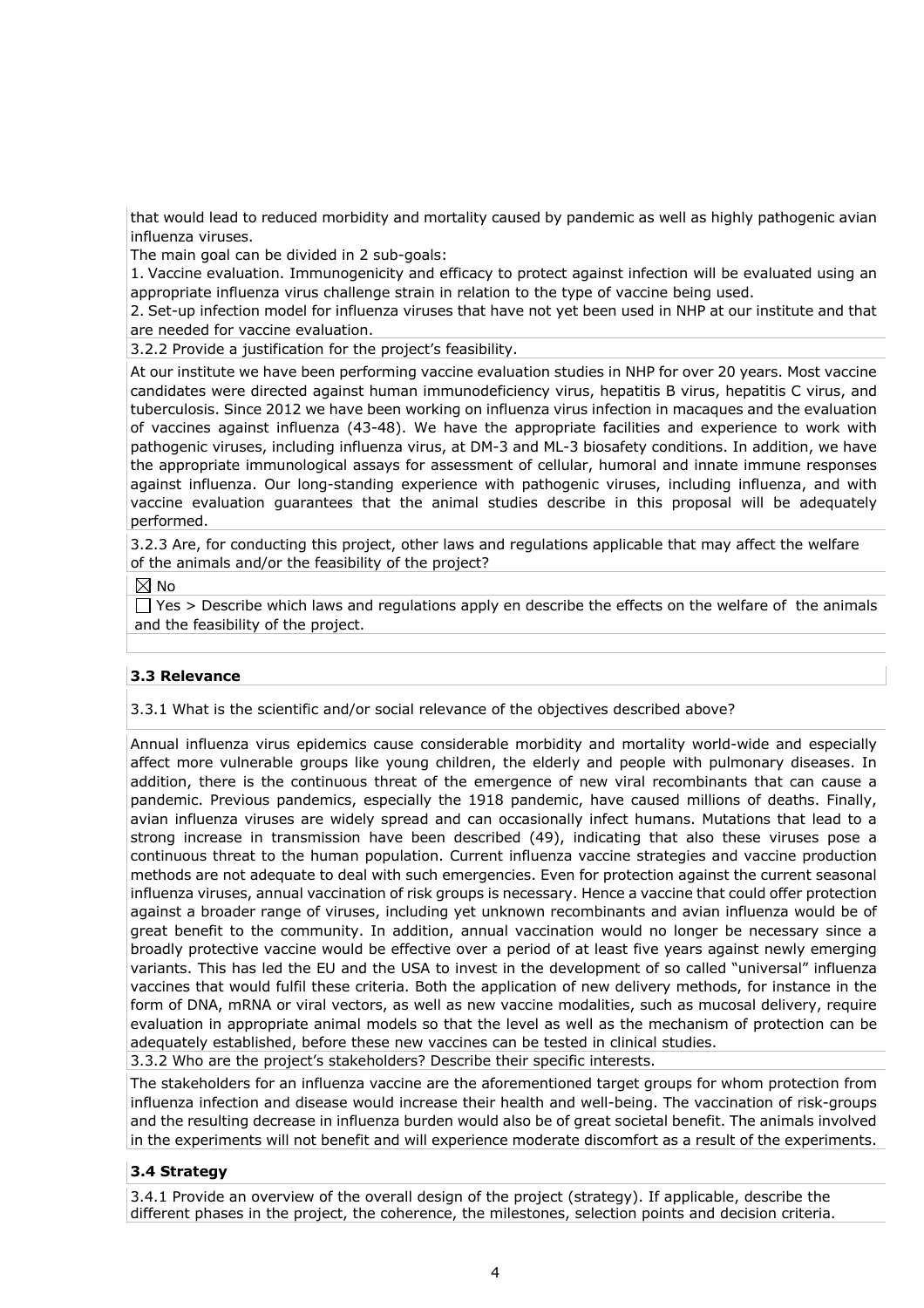In order to evaluate that; a new influenza virus vaccine candidate is immunogenic, has the capacity to protect against infection and that no adverse effects occur, a vaccine evaluation experiment will be performed according to well established procedures, as described in Appendix 1. Typically, one or a number of immunizations are given over a certain period of time. After immunization the induction of T-cell and antibody immune responses is measured. The strength of these responses as well their breadth, i.e. the capacity to recognize not only homologous viruses that are similar to the vaccine but also heterologous viruses, is determined. Subsequently, the capacity of the vaccine to protect against infection is tested by experimental infection of the animals with influenza virus. The choice of the virus strain to be used for experimental infection will depend on the outcome of the evaluation of the immune responses and the stage of development of the vaccine. An entirely new vaccine concept may require that in first instance protection against infection by a homologous virus strain is tested. However, for most vaccine candidates protection against infection with a heterologous virus will be tested. Experimental infection will only be performed when the immunization has induced virus inhibiting antibody and cellular immune responses against the virus used for experimental infection so that protection against infection is possible. Whether protection is actually achieved depends on local interaction between cells of the immune system and local anti-viral antibodies with the virus and virus infected cells in the respiratory tract. This cannot be adequately modelled in an *in vitro* system and requires experimental infection of an animal. Also mucosal delivery methods and combinations of systemic as well as mucosal delivery can only be evaluated in a complex multi-organ environment. Ideally, the vaccine should provide a robust level of protection and be able to reduce disease and virus multiplication in animals that receive a standard virus dose via aerosol delivery. If protection against infection is unlikely and protection against disease or early immune inflammation needs to be established then combined exposure to the upper respiratory tract and lungs needs to be applied. A virus dose must be chosen that is not unrealistically high (above  $10<sup>7</sup>$  infectious particles), but high enough to lead to infection of all control animals.

In case proper evaluation of the capacity of a vaccine to protect against infection requires that a virus has to be used that has not been tested before in macaques at our institute then this virus will first be tested in a small number of animals. This to determine if all animals become infected and what the amount of virus multiplication is (Appendix 2). Either aerosol, intra-bronchial, oral, intranasal and intraocular inoculation is used, matching the method that will be used for the vaccine evaluation (Appendix 1).

3.4.2 Provide a justification for the strategy described above.

Vaccine candidates that fulfil the criteria for evaluation in NHP may be directly tested in a vaccine evaluation study (Appendix 1), if the influenza virus that will be used for establishing capacity of the vaccine to protect against infection has already been used in NHP at our institute. If this is not the case, the virus has to be tested first in an influenza virus infection study (Appendix 2). Also when efficacy against low dose aerosol infection has to be tested, a preceding influenza virus infection study (Appendix 2) is necessary. *Vaccine evaluation in macaques.*

For this type of experiment animals will be immunized either once or they will receive a number of immunizations over a certain period of time. During the study animals will be monitored for adverse effects of the vaccine, including monitoring of general behaviour and health. Blood and occasionally nasal washes and lung lavages will be taken to measure induction of systemic as well as local immune responses. When adequate immune responses are induced that indicate that protection against infection might be achieved, the efficacy against infection will be tested by experimental infection with influenza virus. A group of nonvaccinated animals will be included as infection controls.

Vaccines that will be tested in NHP have to be in the final stages of preclinical development and require this last validation step in order to assure that there are no adverse effects that were missed in the preliminary studies in other species and that they are effective in an animal species that has an immune system closely related to humans. Additional criteria for vaccine evaluation are: a) the vaccine strategy must be novel, for instance with regards to choice of antigen, formulation, route of application, that have not been tested before in similar NHP studies, b) demonstration that the vaccine or vaccine components are non-toxic, c) when specific host molecules are targeted then cross recognition of macaque homologues must have been demonstrated, d) the vaccine cannot be adequately tested in other than NHP animal models, for instance due to the mechanism of action or the type of immunological assessment needed, e) preferably immunogenicity of vaccine candidates should have been proven in other species, unless this is not possible because the specific vaccine modality used does not work in other species.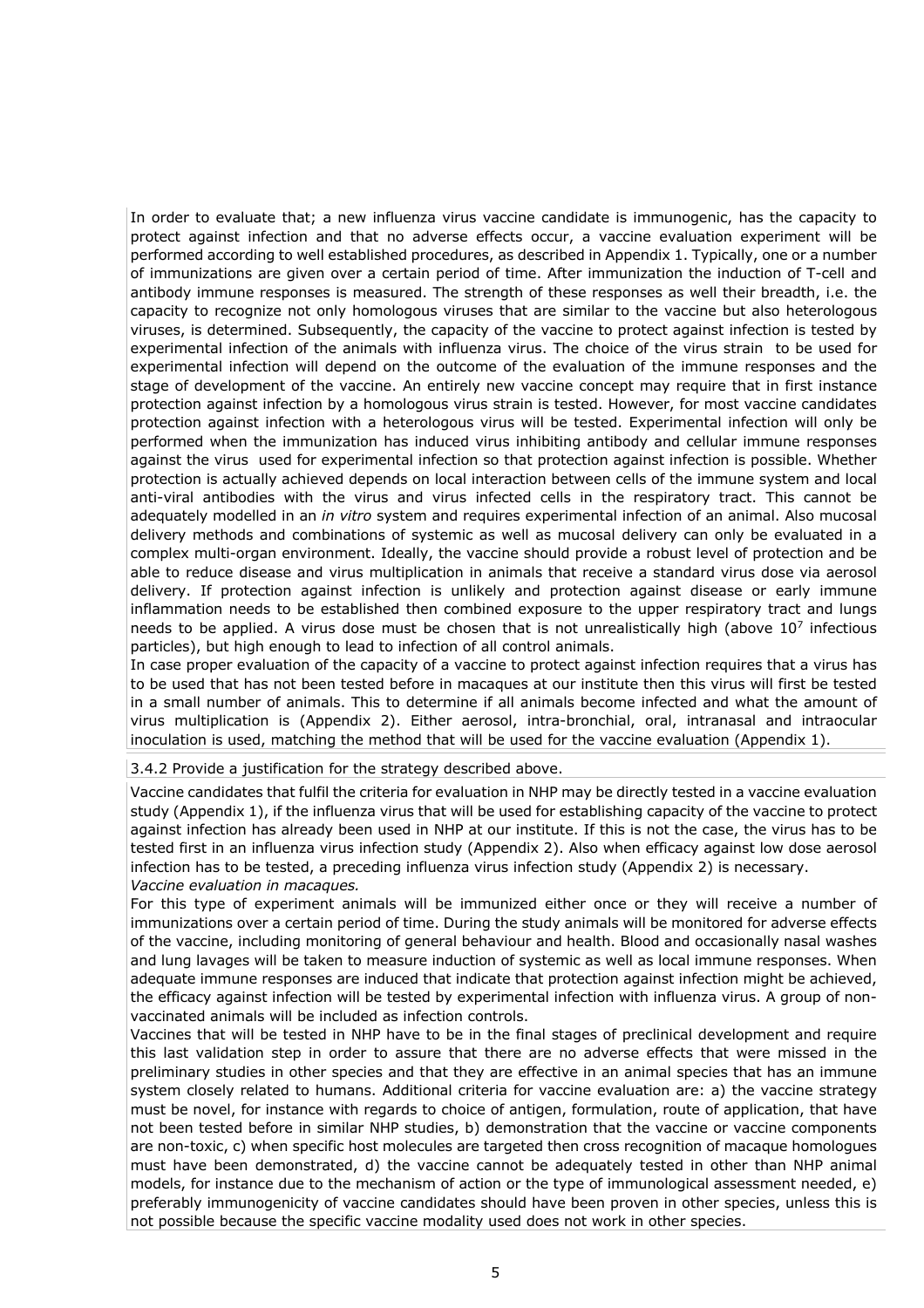#### *Influenza virus infection in macaques*.

In order to establish infectivity and pathogenicity of a new virus that has not been tested previously in NHP at our institute, a small number of animals will be infected and monitored for clinical symptoms, fever, body weight and changes in blood parameters. Development of lesions in the lungs will be monitored by (PET)-CT analysis. Nasal and tracheal swabs will be taken to determine if the animals have become infected and determine the magnitude of virus multiplication. Proper application in vaccine evaluation requires that in these infection studies > 80% of the animals become infected and that the amount of virus produced in the trachea over the infection period is clearly measurable and that the variation between the animals is sufficiently low to allow measurement of reduction in virus load in vaccinated animals with less than 10 animals per group. In case these parameters are not achieved then the experiment will be repeated with a 10-100 times higher dose. In case any of the animals reaches the humane endpoint within the first four days after infection then a 10-100 times lower virus dose will be evaluated. The same criteria will be used to determine whether the aerosol infection model is sufficiently robust.

3.4.3 List the different types of animal procedures. Use a different appendix 'description animal procedures' for each type of animal procedure.

| Type of animal procedure                                     |
|--------------------------------------------------------------|
| Influenza vaccine evaluation in macaques                     |
| Establishment of a new influenza infection model in macaques |
|                                                              |
|                                                              |
|                                                              |
|                                                              |
|                                                              |
|                                                              |
|                                                              |
|                                                              |
|                                                              |

#### **Referenties**

1. WHO. Influenza (Seasonal) [Available from: https://www.who.int/en/news-room/factsheets/detail/influenza-(seasonal).

2. EC. Influenza [Available from: https://ec.europa.eu/health/vaccination/influenza en.

3. de Vries RD, Altenburg AF, Rimmelzwaan GF. Universal influenza vaccines, science fiction or soon reality? Expert Rev Vaccines. 2015:1-3.

4. Osterhaus A, Fouchier R, Rimmelzwaan G. Towards universal influenza vaccines? Philos Trans R Soc Lond B Biol Sci. 2011;366:2766-73.

5. Krammer F, Palese P. Advances in the development of influenza virus vaccines. Nat Rev Drug Discov. 2015;14:167-82.

6. Valenciano M, Kissling E, Reuss A, Rizzo C, Gherasim A, Horvath JK, et al. Vaccine effectiveness in preventing laboratory-confirmed influenza in primary care patients in a season of co-circulation of influenza A(H1N1)pdm09, B and drifted A(H3N2), I-MOVE Multicentre Case-Control Study, Europe 2014/15. Euro Surveill. 2016;21(7):pii=30139.

7. Erbelding EJ, Post D, Stemmy E, Roberts PC, Augustine AD, Ferguson S, et al. A Universal Influenza Vaccine: The Strategic Plan for the National Institute of Allergy and Infectious Diseases. J Infect Dis. 2018. 8. Krammer F, Fouchier RAM, Eichelberger MC, Webby RJ, Shaw-Saliba K, Wan H, et al. NAction! How Can Neuraminidase-Based Immunity Contribute to Better Influenza Virus Vaccines? MBio. 2018;9(2).

9. McMichael AJ, Gotch FM, Noble GR, Beare PA. Cytotoxic T-cell immunity to influenza. New England Journal of Medicine. 1983;309:13-7.

10. Sridhar S, Begom S, Bermingham A, Hoschler K, Adamson W, Carman W, et al. Cellular immune correlates of protection against symptomatic pandemic influenza. Nat Med. 2013:10.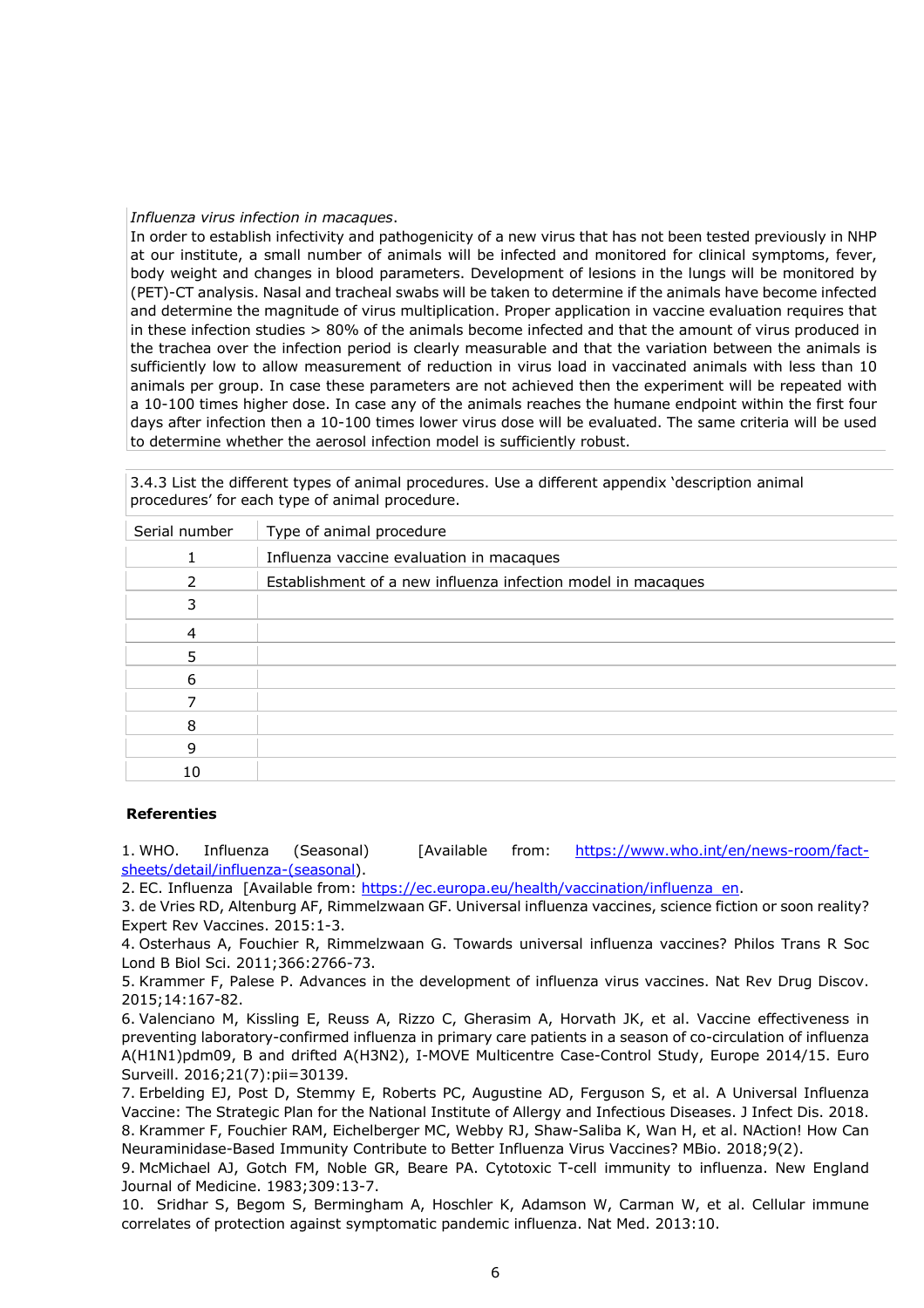11. Wilkinson TM, Li CK, Chui CS, Huang AK, Perkins M, Liebner JC, et al. Preexisting influenza-specific CD4+ T cells correlate with disease protection against influenza challenge in humans. Nat Med. 2012;18:274-80.

12. Weinfurter JT, Brunner K, Capuano SV, III, Li C, Broman KW, Kawaoka Y, et al. Cross-reactive T cells are involved in rapid clearance of 2009 pandemic H1N1 influenza virus in nonhuman primates. PLoS Pathog. 2011;7:e1002381.

13. Epstein SL. Prior H1N1 influenza infection and susceptibility of Cleveland Family Study participants during the H2N2 pandemic of 1957: an experiment of nature. J Infect Dis. 2006;193:49-53.

14. McElhaney JE, Xie D, Hager WD, Barry MB, Wang Y, Kleppinger A, et al. T cell responses are better correlates of vaccine protection in the elderly. J Immunol. 2006;176:6333-9.

# 16. Jegaskanda S, Amarasena TH, Laurie KL, Tan HX, Butler J, Parsons MS, et al. Standard trivalent influenza virus protein vaccination does not prime antibody-dependent cellular cytotoxicity in macaques. J Virol. 2013;87:13706-18.

17. Jegaskanda S, Reading PC, Kent SJ. Influenza-specific antibody-dependent cellular cytotoxicity: toward a universal influenza vaccine. J Immunol. 2014;193:469-75.

18. Henry Dunand CJ, Leon PE, Huang M, Choi A, Chromikova V, Ho IY, et al. Both Neutralizing and Non-Neutralizing Human H7N9 Influenza Vaccine-Induced Monoclonal Antibodies Confer Protection. Cell Host & Microbe. 2016;19:800-13.

19. Florek NW, Weinfurter JT, Jegaskanda S, Brewoo JN, Powell TD, Young GR, et al. Modified vaccinia virus Ankara encoding influenza virus hemagglutinin induces heterosubtypic immunity in macaques. J Virol. 2014;88(22):13418-28.

20. Deliyannis G, Boyle JS, Brady JL, Brown LE, Lew AM. A fusion DNA vaccine that targets antigenpresenting cells increases protection from viral challenge. Proc Natl Acad Sci U S A. 2000;97(12):6676-80. 21. Fossum E, Grodeland G, Terhorst D, Tveita AA, Vikse E, Mjaaland S, et al. Vaccine molecules targeting Xcr1 on cross-presenting DCs induce protective CD8+ T-cell responses against influenza virus. Eur J Immunol. 2015;45:624-35.

22. Grodeland G, Mjaaland S, Roux KH, Fredriksen AB, Bogen B. DNA vaccine that targets hemagglutinin to MHC class II molecules rapidly induces antibody-mediated protection against influenza. J Immunol. 2013;191:3221-31.

23. Laddy DJ, Yan J, Khan AS, Andersen H, Cohn A, Greenhouse J, et al. Electroporation of synthetic DNA antigens offers protection in nonhuman primates challenged with highly pathogenic avian influenza virus. J Virol. 2009;83(9):4624-30.

24. Pardi N, Hogan MJ, Porter FW, Weissman D. mRNA vaccines - a new era in vaccinology. Nat Rev Drug Discov. 2018;17(4):261-79.

25. Nachbagauer R, Feser J, Naficy A, Bernstein DI, Guptill J, Walter EB, et al. A chimeric hemagglutininbased universal influenza virus vaccine approach induces broad and long-lasting immunity in a randomized, placebo-controlled phase I trial. Nature Medicine. 2020.

26. Atsmon J, Kate-Ilovitz E, Shaikevich D, Singer Y, Volokhov I, Haim KY, et al. Safety and immunogenicity of multimeric-001--a novel universal influenza vaccine. J Clin Immunol. 2012;32:595-603. 27. van Doorn E, Liu H, Ben-Yedidia T, Hassin S, Visontai I, Norley S, et al. Evaluating the immunogenicity and safety of a BiondVax-developed universal influenza vaccine (Multimeric-001) either as a standalone vaccine or as a primer to H5N1 influenza vaccine: Phase IIb study protocol. Medicine. 2017;96:e6339.

28. Bodewes R, Rimmelzwaan GF, Osterhaus AD. Animal models for the preclinical evaluation of candidate influenza vaccines. Expert Rev Vaccines. 2010;9(1):59-72.

29. Bouvier NM, Lowen AC. Animal Models for Influenza Virus Pathogenesis and Transmission. Viruses. 2010;2(8):1530-63.

31. Albrecht RA, Liu WC, Sant AJ, Tompkins SM, Pekosz A, Meliopoulos V, et al. Moving Forward: Recent Developments for the Ferret Biomedical Research Model. mBio. 2018;9(4).

32. Davis AS, Taubenberger JK, Bray M. The use of nonhuman primates in research on seasonal, pandemic and avian influenza, 1893-2014. Antiviral Res. 2015.